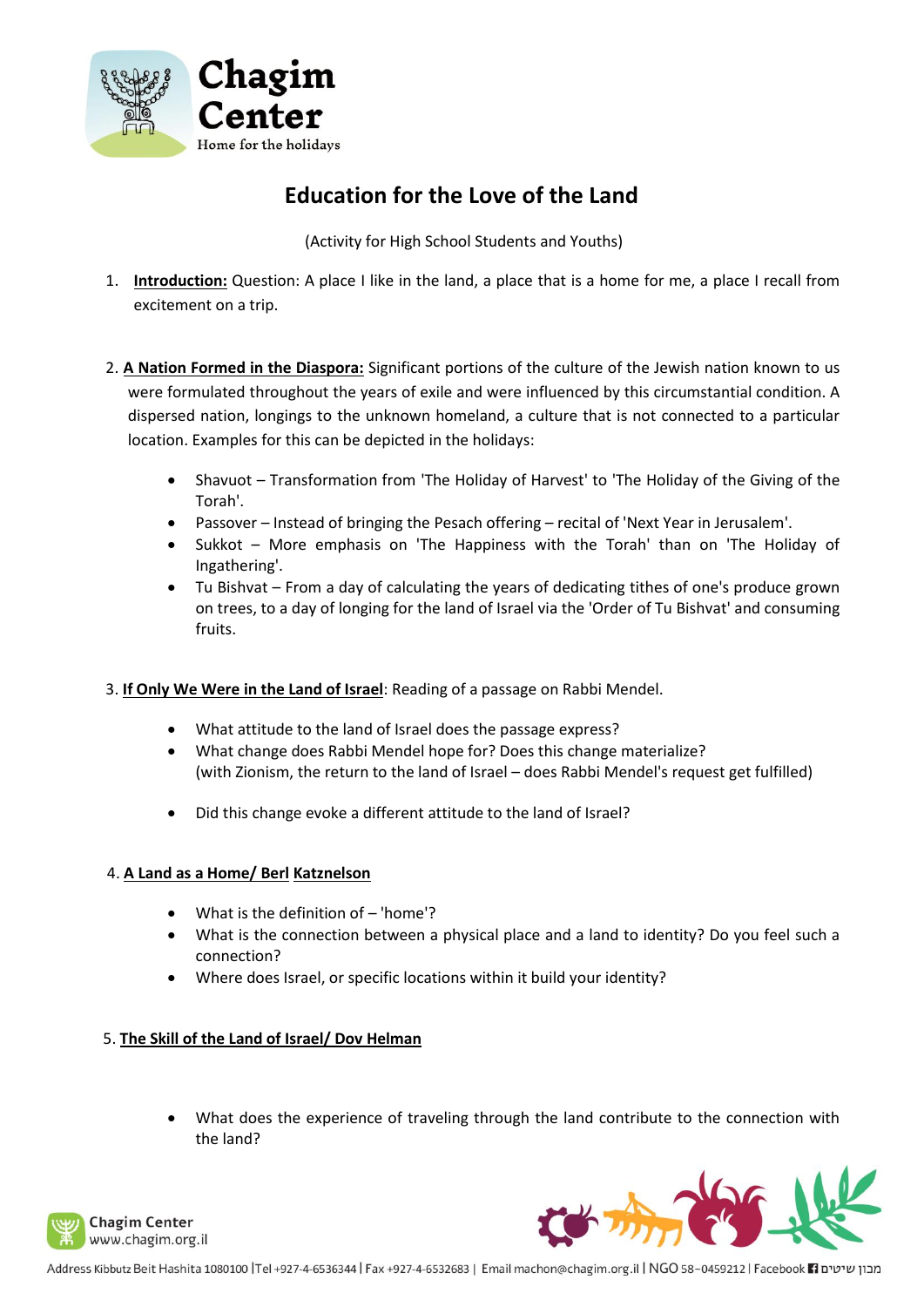

- How does 'education by feet' have an impact? Why, according to the author, does this not suffice?
- What type of connection does the woman from Sepphoris have to the place? How is this attachment maintained while she's not physically present there?
- Do you share Helman's concern regarding your children's connection with the land? How are roots instilled?

### 6. **This Path – is Our Soul.** Closing reading passage.

Stresses the connection of the walking along the path to ethical and ideological

contents and to a way of life.

### **If Only We Were in the Land of Israel...**

At the feast of the fruits of the Land of Israel on the fifteenth of Shevat, Rabbi Mendel of Kotzk asked his disciple Rabbi Yitzchak Meir to discuss current affairs. Rabbi Yitzchak Meir opened his narrative with the question of the Gemara on Rosh Hashana for the Trees. He asked questions and provided answers, came up with contradictions and resolved them. Rabbi Mendel told him: If only we were in the Land of Israel.

It would be enough to go out into the fields and watch the trees in order to comprehend the significance of Rosh Hashana of the Trees in its literal sense.

**"The Skill of the Land of Israel" -** That's what I've been living with painfully for forty years. And for that I come to say something. [...] That I became a member of the "Camps of the Immigrants" movement. I also began to struggle with question of the Land of Israel.

In those days you could see the Old City of Jerusalem only from the ruined Notre Dame and look at the Arnon with binoculars, and I had been in Shiloh thirteen years later. The awareness of the Land of Israel of the days of my youth was of a very much divided country, blocked at its borders. Then - came the big trips, with the great educators. It was on these trips that I learned the meaning "following you, enchanted", and I also learned that the Land of Israel, is not only owned by feet alone. Such had occurred when I tied myself to the strip of barren land we had walked over, and ever since, nothing I achieved came easily. When I currently roam around the Kibbutzes, in which the question of personal security is the issue, I recall an experience of walking over there, to a corner of the Land of Israel, in order to sit there. The experience consisted of: To go to a place that never had, and probably never be secure to live in, and the only thing capable of being done is to hold on to the land stubbornly, while endangering one's life.

I recall that in the Lebanese war, at the entrance to Sidon, an Arab woman about forty years old stopped the jeep we were in and asked for a lift. As we took her in and asked her: Where are you from? She said, "from Sepphoris". We asked her, "How does Sepphoris look?" – She then described in detail every stone